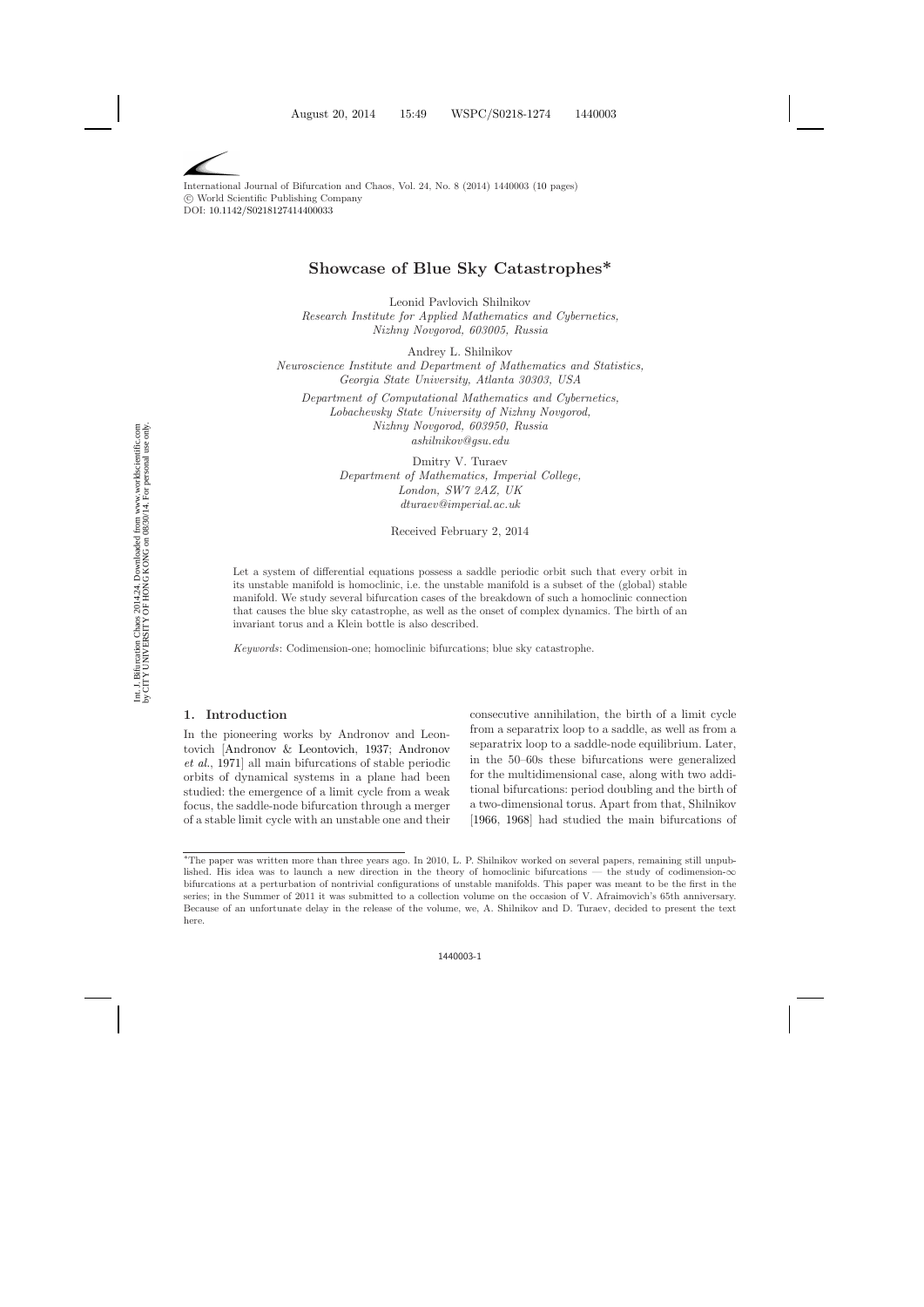saddle periodic orbits out of homoclinic loops to a saddle and discovered a novel bifurcation of homo-clinic loops to a saddle–saddle.<sup>[1](#page-1-0)</sup>

Nevertheless, an open problem still remained: could there be other types of codimension-one bifurcations of periodic orbits? Clearly, the emphasis was put on bifurcations of *stable* periodic orbits, as only they generate robust self-sustained periodic oscillations, the original paradigm of nonlinear dynamics. One can pose the problem as follows:

*In a one-parameter family*  $X_{\mu}$  *of systems of differential equations*, *can both the period and the length of a structurally stable periodic orbit*  $\mathcal{L}_{\mu}$  *tend to infinity as the parameter* µ *approaches some bifurcation value*, *say*  $\mu_0 = 0?$ 

Here, structural stability means that none of the multipliers of the periodic orbit  $\mathcal{L}_{\mu}$  crosses the unit circle, i.e.  $\mathcal{L}_{\mu}$  does not bifurcate at  $\mu \neq \mu_0$ . Of particular interest is the case where  $\mathcal{L}_{\mu}$  is stable, i.e. all the multipliers are strictly inside the unit circle.

A similar formulation was given by Palis and Pugh [\[1975\]](#page-8-3) (notable Problem 37), however the structural stability requirement was missing there. Exemplary bifurcations of a periodic orbit whose period becomes arbitrarily large while the length remains finite as the bifurcation moment is approached are a homoclinic bifurcation of a saddle with a negative saddle value and that of a saddlenode [\[Shilnikov,](#page-8-4) [1963;](#page-8-4) [Shilnikov](#page-9-2) *et al.*, [2001\]](#page-9-2). These were well-known at the time, so in [\[Palis & Pugh](#page-8-3), [1975\]](#page-8-3) an additional condition was imposed, in order to ensure that the sought bifurcation is really of a new type: the periodic orbit  $\mathcal{L}_{\mu}$  must stay away from any equilibrium states (this would immediately imply that the length of the orbit grows to infinity in proportion to the period). As Abraham put it, the periodic orbit must "disappear in the blue sky" [\[Abraham,](#page-8-5) [1985\]](#page-8-5).

In fact, a positive answer to "Problem 37" could be found in an earlier paper [\[Fuller,](#page-8-6) [1967\]](#page-8-6). In explicit form, a solution was proposed by Medvedev [\[1982\]](#page-8-7). He constructed examples of flows on a torus and a Klein bottle with stable limit cycles whose lengths and periods tend to infinity as  $\mu \to \mu_0$ ,

while at  $\mu = \mu_0$  both the periodic orbits disappear and new, structurally unstable saddle-node periodic orbits appear (at least two of them, if the flow is on a torus). The third example of [\[Medvedev,](#page-8-7) [1982](#page-8-7)] was a flow on a three-dimensional torus whose orbits are all periodic and degenerate, and for the limit system the torus is foliated by two-dimensional invariant tori.

Medvedev's examples are not of codimensionone: this is obvious for the torus case that requires at least two saddle-nodes, i.e.  $X_{\mu_0}$  is of codimensiontwo at least. In case of the Klein bottle one may sho[w](#page-8-8) [\[Shilnikov](#page-9-2) *et al.*, [2001;](#page-9-2) Afraimovich & Shilnikov, [1982](#page-8-8); [Shilnikov & Turaev](#page-9-3)[,](#page-8-9) [2000](#page-9-3); Li & Zhang, [1991;](#page-8-9) [Ilyashenko & Li,](#page-8-10) [1999\]](#page-8-10) that for a generic perturbation of the Medvedev family the periodic orbits existing at  $\mu \neq \mu_0$  will not remain stable for all  $\mu$  as they undergo an infinite sequence of forward and backward period-doubling bifurcations (this is a typical behavior of fixed points of a nonorientable diffeomorphism of a circle).

A blue sky catastrophe of codimension-one was found only in 1995 by Shilnikov and Turaev [\[Shilnikov & Turaev,](#page-9-3) [2000;](#page-9-3) [Turaev & Shilnikov](#page-9-4), [1995;](#page-9-4) [Shilnikov & Turaev](#page-9-5), [1997,](#page-9-5) [2006\]](#page-9-6). The solution was based on the study of bifurcations of a saddle-node periodic orbit whose entire unstable manifold is homoclinic to it. The study of this bifurcation was initiated by Afraimovich and Shilnikov [\[Afraimovich & Shilnikov,](#page-8-8) [1982](#page-8-8), [1974a](#page-8-11), [1974b](#page-8-12), [1978\]](#page-8-13) for the case where the unstable manifold of the saddle-node is a torus or a Klein bottle (see Fig. [1\)](#page-2-0). As soon as the saddle-node disappears, the Klein bottle may persist, or it may break down to cause chaotic dynamics in the system [\[Afraimovich & Shilnikov,](#page-8-14) [1991;](#page-8-14) [Newhouse](#page-8-15) *et al.*, [1983;](#page-8-15) [Turaev & Shilnikov,](#page-9-7) [1986;](#page-9-7) [Shilnikov](#page-9-8) *et al.*, [2004\]](#page-9-8). In these works, most of the attention was paid to the torus case, as its breakdown provides a geometrical model of the quasiperiodicity-towardchaos transition encountered universally in Nonlinear Dynamics, including the onset of turbulence [\[Shilnikov,](#page-9-9) [1991](#page-9-9)].

In the hunt for the blue sky catastrophe, other distinct configurations of the unstable manifold of the s[addle-node were suggested in \[](#page-9-4)Turaev & Shilnikov, [1995\]](#page-9-4). In particular, it was shown that in the phase space of dimension 3 and higher the

<span id="page-1-0"></span><sup>&</sup>lt;sup>1</sup>An equilibrium state, alternatively called a Shilnikov saddle-node, due to a merger of two saddles of different topological types.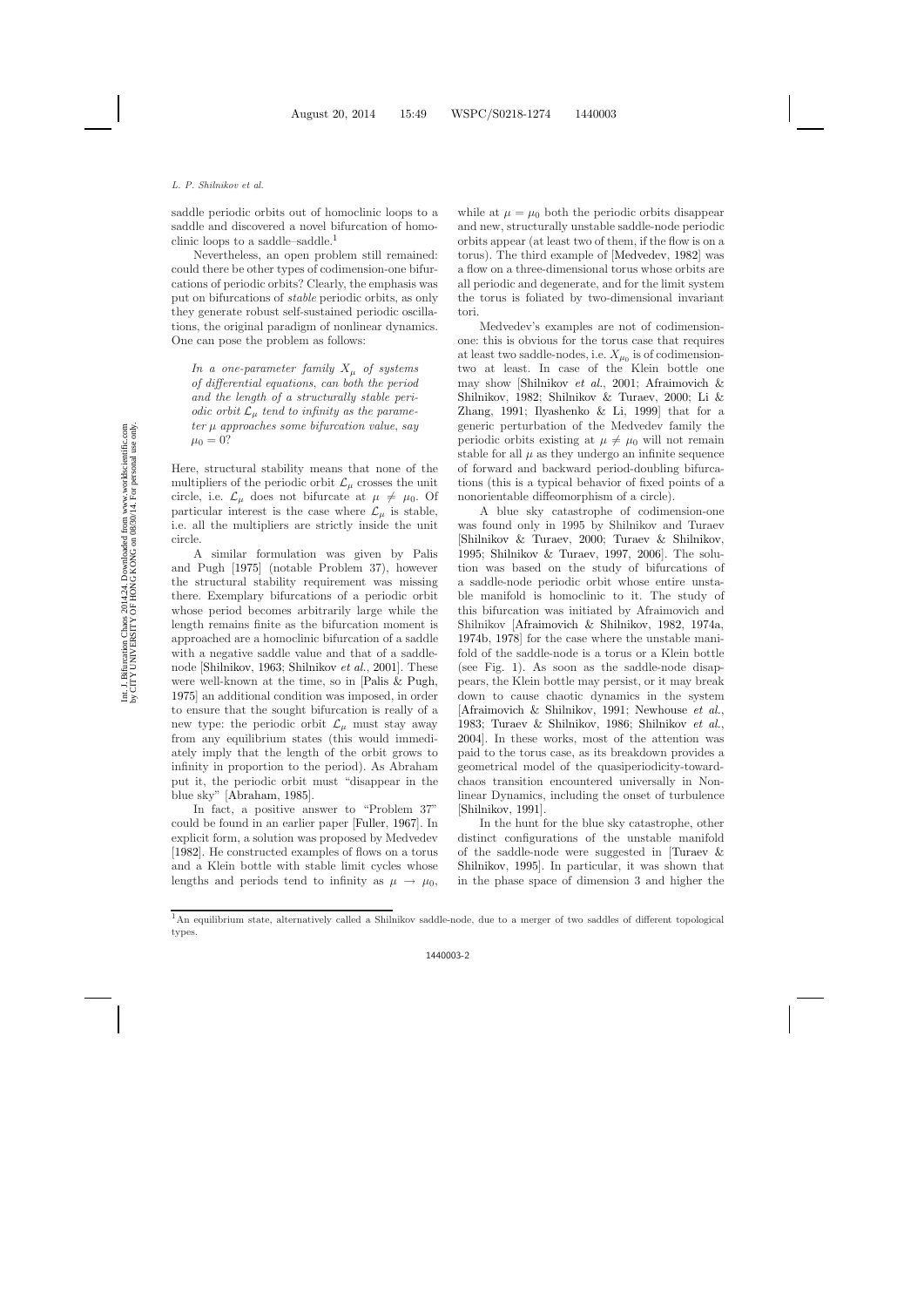

<span id="page-2-0"></span>Fig. 1. Two cases of the unstable manifold  $W_L^u$  homoclinic to the saddle-node periodic orbit *L*: (a) a 2D torus or (b) a Klein bottle.

homoclinic trajectories may spiral back onto the saddle-node orbit as shown in Fig. [2.](#page-2-1) If we have a one-parameter family  $X_\mu$  of systems of differential equations with a saddle-node periodic orbit at  $\mu = \mu_0$  which possesses this special kind of homoclinic unstable manifold and satisfy certain additional conditions, then as the saddle-node disappears the inheriting attractor consists of a single stable periodic orbit  $\mathcal{L}_{\mu}$  which undergoes no bifurcation as  $\mu \to \mu_0$  while its length tends to infinity. Its topological limit,  $M_0$ , is the entire unstable manifold of the saddle-node periodic orbit.

The conditions found in [\[Turaev & Shilnikov](#page-9-10), [1995](#page-9-10)] for the behavior of the homoclinic orbits



<span id="page-2-1"></span>Fig. 2. Original construction of the blue sky catastrophe from [\[Turaev & Shilnikov](#page-9-10), [1995](#page-9-10)].

ensuring the blue sky catastrophe are open, i.e. a small perturbation of the one-parameter family  $X_{\mu}$  does not destroy the construction. This implies that such a blue sky catastrophe occurs any time a family of systems of differential equations crosses the corresponding codimension-one surface in the Banach space of smooth dynamical systems. This surface constitutes a stability boundary for periodic orbits. This boundary is drastically new comparable to those known since the 30–60s and has no analogues in planar systems. There are reasons to conjecture that this type of the blue sky catastrophe closes the list of main stability boundaries for periodic orbits (i.e. any new stability boundary will be of codimension greater than one).

In addition, another version of blue sky catastrophe leading to the birth of a uniformlyhyperbolic strange attractor (the Smale–Williams solenoid [\[Smale](#page-9-11), [1967](#page-9-11); [Williams](#page-9-12), [1974](#page-9-12)]) was also discovere[d in](#page-9-13) [\[Turaev](#page-9-10)[&](#page-9-10)[Shilnikov](#page-9-10)[,](#page-9-13) [1995](#page-9-10); Shilnikov & Turaev, [1997](#page-9-13)]. This codimension-one bifurcation of a saddle-node corresponds yet to a different configuration of the homoclinic unstable manifold of the periodic orbit (the full classification is presented in [\[Shilnikov](#page-9-14) *et al.*, [2001](#page-9-14)]). Here, the structurally stable attractor existing all the way up to  $\mu = \mu_0$ does not bifurcate so that the length of each and every (saddle) periodic orbit in it tends to infinity as  $\mu \rightarrow \mu_0$ .

Initially we believed that the corresponding configuration of the unstable manifold would be too exotic for the blue sky catastrophe to occur naturally in a plausible system. In contrast, soon after, a first explicit example of the codimensionone blue sky catastrophe was proposed by Gavrilov and Shilnikov [\[2000](#page-8-16)], in the form of a family of 3D systems of differential equations with polynomial right-hand sides. A real breakthrough came in when the blue sky catastrophe turned out to be a typical phenomenon for slow–fast systems. Namely, in [\[Shilnikov](#page-9-14) *et al.*, [2001](#page-9-14); [Shilnikov](#page-9-15) *et al.*, [2005](#page-9-15)] we described a number of very general scenarios leading to the blue sky catastrophe in such systems with at least two fast variables; for systems with one fast variable the blue sky catastrophe was found in [\[Glyzin](#page-8-17) *et al.*, [2008](#page-8-17)]. In this way, the blue sky catastrophe has found numerous applications in mathematical neuroscience, namely, it explains a smooth and reversible transition between tonic spiking and bursting in exact Hodgkin–Huxley type models of interneurons [\[Shilnikov & Cymbalyuk](#page-9-16),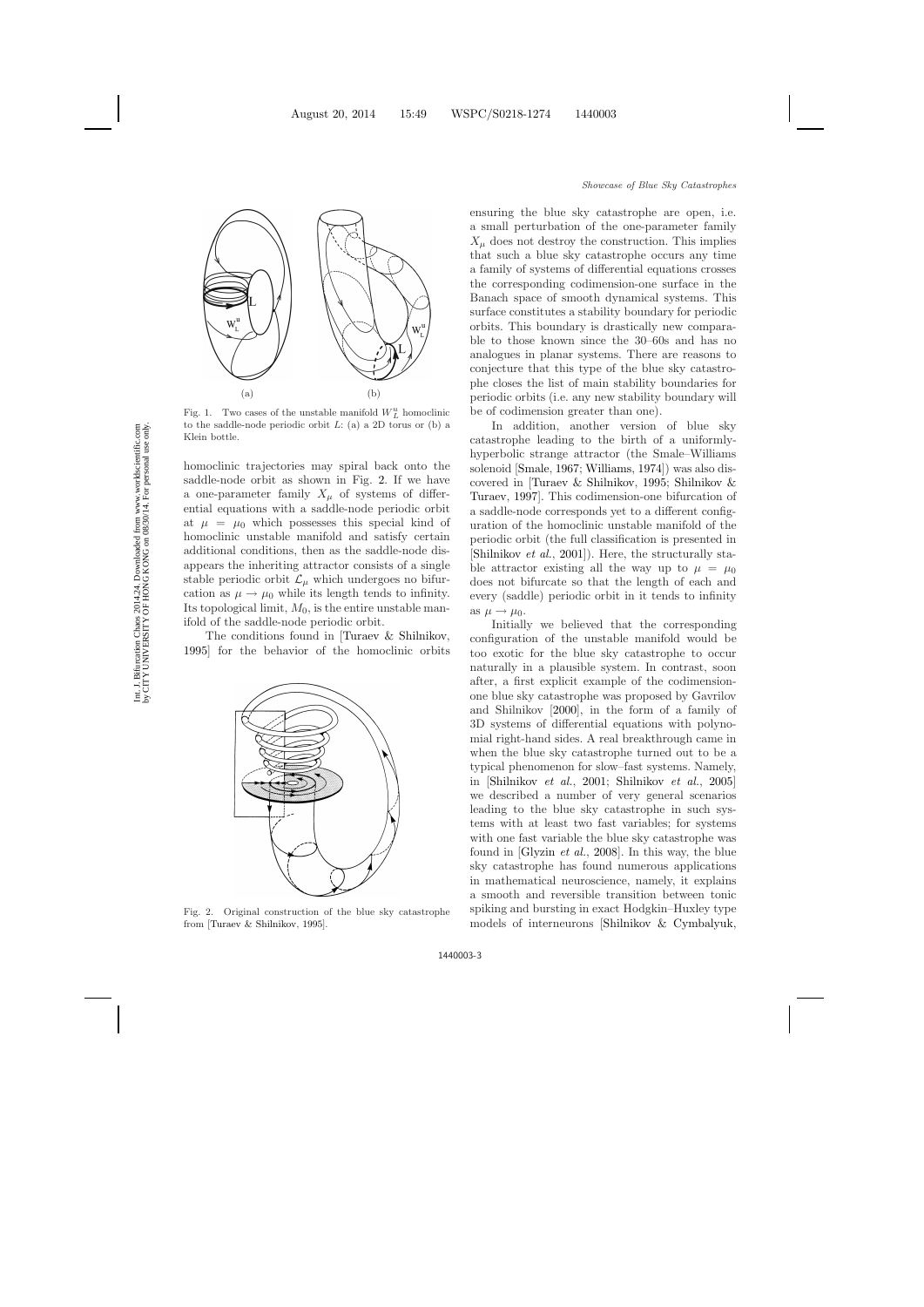Int. J. Bifurcation Chaos 2014.24. Downloaded from www.worldscientific.com<br>by CITY UNIVERSITY OF HONG KONG on 08/30/14. For personal use only. by CITY UNIVERSITY OF HONG KONG on 08/30/14. For personal use only.Int. J. Bifurcation Chaos 2014.24. Downloaded from www.worldscientific.com

[2005,](#page-9-17) [2004](#page-9-18)] and in mathematical models of squarewave bursters [\[Shilnikov & Kolomiets,](#page-9-19) [2008\]](#page-9-19). The great variability of the burst duration near the blue sky catastrophe was shown to be the key mechanism ensuring the diversity of rhythmic patterns generated by small neuron complexes that control invertebrate locomotion [\[Belykh & Shilnikov,](#page-8-18) [2008](#page-8-18); [Belykh](#page-8-19) *et al.*, [2010](#page-8-19); [Wojcik](#page-9-20) *et al.*, [2011](#page-9-20); Wojcik *et al.*, [2014\]](#page-9-21).

In fact, the term "blue sky catastrophe" should be naturally treated in a broader way. Namely, under this term we allow to embrace a whole class of dynamical phenomena that all are due to the existence of a stable (or, more generally, structurally stable) periodic orbit,  $\mathcal{L}_{\mu}$ , depending continuously on the parameter  $\mu$  so that both, the length and the period of  $\mathcal{L}_{\mu}$  tend to infinity as the bifurcation parameter value is reached. As for the topological limit,  $M_0$ , of the orbit  $\mathcal{L}_{\mu}$  is concerned, it may possess a rather degenerate structure that does not prohibit  $M_0$  from having equilibrium states included. As such, the periodic regime  $\mathcal{L}_{\mu}$  could emerge as a composite construction made transiently of several quasi-stationary states: nearly constant, periodic, quasiperiodic, and even chaotic fragments. As one of the motivations (which we do not pursue here) one may think of slow–fast model where the fast 3D dynamics is driven by a periodic motion in a slow subsystem.

# **2. Results**

In this paper, we focus on an infinitely degenerate case where  $M_0$  is comprised of a saddle periodic orbit with a continuum of homoclinic trajectories. Namely, we consider a one-parameter family of sufficiently smooth systems of differential equations  $X_\mu$ defined in  $R^{n+1}$ ,  $n \geq 2$ , for which we need to make a number of assumptions as follows.

(A) There exists a saddle periodic orbit L (we assume the period equals  $2\pi$  $2\pi$ ) with the multipliers<sup>2</sup>  $\rho_1,\ldots,\rho_n$ . Let the multipliers satisfy

$$
\max_{i=2,\dots,n-1} |\rho_i| < |\rho_1| < 1 < |\rho_n|.\tag{1}
$$

<span id="page-3-1"></span>Once this property is fulfilled at  $\mu = 0$ , it implies that the saddle periodic orbit  $L = L<sub>u</sub>$  exists for all small  $\mu$  and smoothly depends on  $\mu$ . Condition [\(1\)](#page-3-1) also holds for all small  $\mu$ . This condition implies that the stable manifold  $W^s_\mu$  is *n*-dimensional<sup>[3](#page-3-2)</sup> and the unstable manifold  $W_u^{\mu^k}$  is two-dimensional. If the unstable multiplier  $\rho_n$  is positive (i.e.  $\rho_n > 1$ ), then the orbit  $L_{\mu}$  divides  $W_{\mu}^{\mu}$  into two halves,  $W_{\mu}^{+}$ and  $W^-_u$ , so  $W^u_\mu = L_\mu \cup W^+_\mu \cup W^-_u$ . If  $\rho_n$  is negative  $(\rho_n < -1)$ , then  $W_u^u$  is a Möbius strip, so  $L_{\mu}$  does not divide  $W_{\mu}^{u}$ ; in this case we denote  $W^+_\mu = W^u_\mu \backslash L_\mu.$ 

Concerning the stable manifold, condition [\(1\)](#page-3-1) implies that in  $W^s_\mu$  there exists (at  $n \geq 3$ ) and  $(n - 1)$ -dimensional strong-stable invariant manifold  $W_{\mu}^{ss}$  whose tangent at the points of  $L_{\mu}$  contains the eigen-directions corresponding to the multipliers  $\rho_2, \ldots, \rho_{n-1}$ , and the orbits in  $W^s_\mu \backslash W^{ss}_\mu$  tend to  $L_{\mu}$  along the direction which correspond to the leading multiplier  $\rho_1$ .

(B) At  $\mu = 0$  we have  $W_0^+ \subset W_0^s \backslash W_0^{ss}$ , i.e. we assume that *all* orbits from  $\check{W}_0^+$  are homoclinic to L. Moreover, as  $t \to +\infty$ , they tend to L along the leading direction.

 $(C)$  We assume that the flow near L contracts threedimensional volumes, i.e.

$$
|\rho_1 \rho_n| < 1. \tag{2}
$$

This condition is crucial, as the objects that we obtain by bifurcations of the homoclinic surface  $W_0^+ \cup L$  are meant to be attractors. Note that this condition is similar to the negativity of the saddle value condition from the theory of homoclinic loop[s to a saddle equilibrium \[](#page-8-20)Andronov & Leontovich, [1937](#page-8-20); [Andronov](#page-8-21) *et al.*, [1971;](#page-8-21) [Shilnikov](#page-8-4), [1963\]](#page-8-4), see [\(6\)](#page-4-0).

(D) We assume that one can introduce linearizing coordinates near L. Namely, a small neighborhood U of L is a solid torus homeomorphic to  $S^1 \times R^n$ , i.e. we can coordinatize it by an angular variable  $\theta$  and by normal coordinates  $u \in R^n$ . Our assumption is that these coordinates are chosen so that the system in the small neighborhood of  $L$  takes the form

$$
\dot{u} = C(\theta, \mu)u, \quad \dot{\theta} = 1,\tag{3}
$$

<span id="page-3-3"></span>where C is  $2\pi$ -periodic in  $\theta$ . The smooth linearization is not always possible, and our results can be obtained without this assumption. We, however,

 $2$ The eigenvalues of the linearization of the Poincaré map.

<span id="page-3-2"></span><span id="page-3-0"></span><sup>&</sup>lt;sup>3</sup>The intersection of  $W^s_\mu$  with any cross-section to  $L_\mu$  is  $(n-1)$ -dimensional.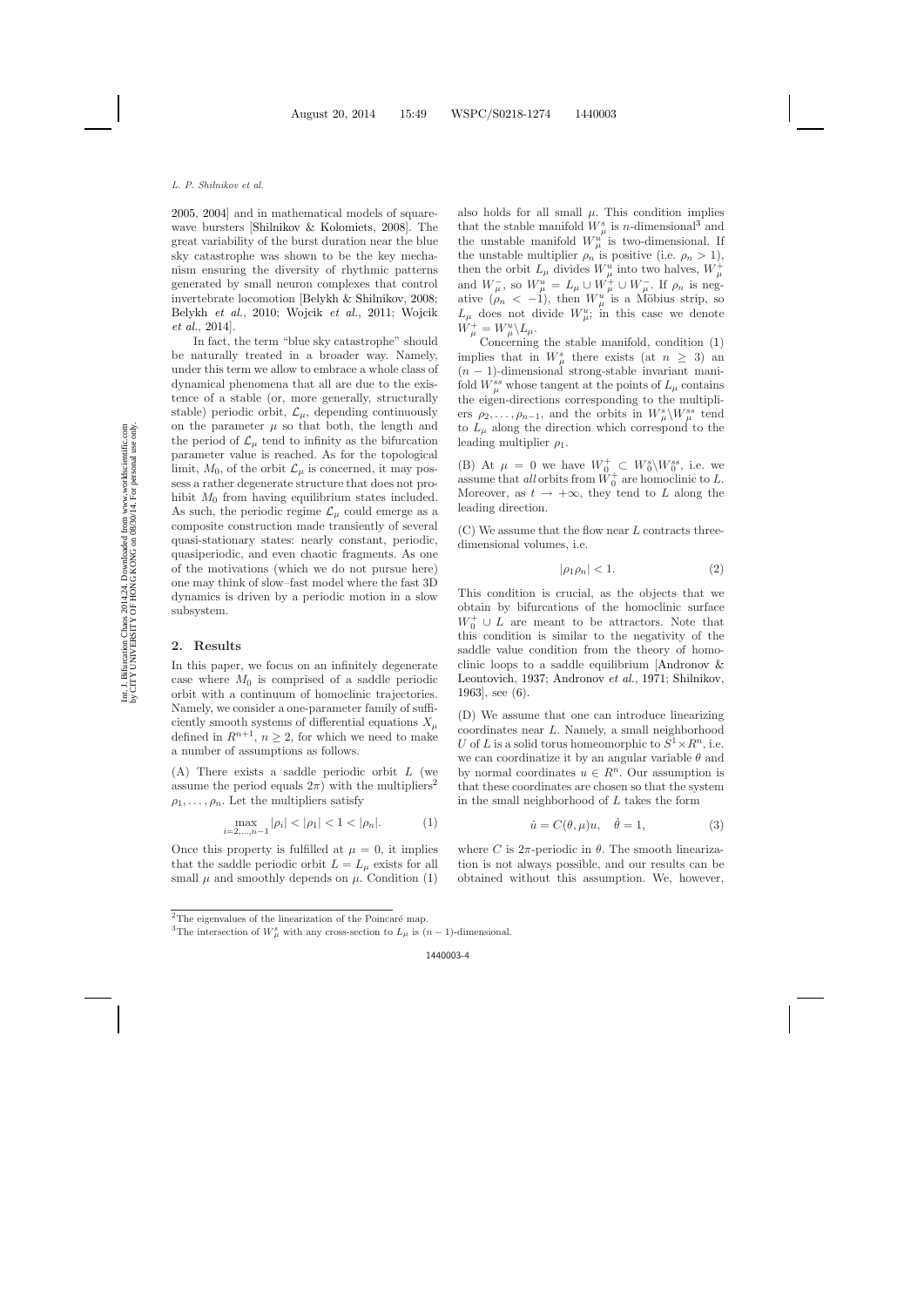will avoid discussing the general case here, in order to make the construction more transparent.

It is well-known that by a  $4\pi$ -periodic transformation of the coordinates  $u$ , system  $(3)$  can be brought to the time-independent form. Namely, we may write the system as follows

$$
\begin{aligned}\n\dot{x} &= -\lambda(\mu)x, \quad \dot{y} &= B(\mu)y, \\
\dot{z} &= \gamma(\mu)z, \\
\dot{\theta} &= 1,\n\end{aligned} \tag{4}
$$

<span id="page-4-7"></span><span id="page-4-1"></span>where  $x \in R^1$ ,  $y \in R^{n-2}$ ,  $z \in R^1$ , and  $\lambda =$  $-\frac{1}{2\pi}\ln|\rho_1| > 0, \ \gamma = \frac{1}{2\pi}\ln|\rho_n| > 0$  and, if  $n \ge 2$ ,  $B(\mu)$  is an  $(n-2) \times (n-2)$ -matrix such that

$$
||e^{Bt}|| = o(e^{-\lambda t}) \quad (t \to +\infty). \tag{5}
$$

<span id="page-4-8"></span><span id="page-4-0"></span>Note also that condition (C) implies

$$
\gamma - \lambda < 0. \tag{6}
$$

By [\(4\)](#page-4-1), the periodic orbit  $L(\mu)$  is given by  $x=0$ ,  $y = 0, z = 0$ , its local stable manifold is given by  $z = 0$ , and the leading direction in the stable manifold is given by  $y = 0$ ; the local unstable manifold is given by  $\{x=0, y=0\}.$ 

Recall that the  $4\pi$ -periodic transformation we used to bring system  $(3)$  to the autonomous form  $(4)$ is, in fact,  $2\pi$ -periodic or  $2\pi$ -antiperiodic. Namely, the points  $(\theta, x, z, y)$  and  $(\theta + 2\pi, \sigma(x, z, y))$  are equal (they represent the same point in the solid torus U), where  $\sigma$  is an involution which changes signs of some of the coordinates  $x, z, y_1, \ldots, y_{n-2}$ . More precisely,  $\sigma$  changes the orientation of each of the directions which correspond to the real negative multipliers  $\rho$ . In particular, if all the multipliers  $\rho$ are positive, then  $\sigma$  is the identity, i.e. our coordinates are  $2\pi$ -periodic in this case.

(E) Consider two cross-sections  $S_0$ : { $x = d$ , ||y||  $\leq$  $\{\varepsilon_1, |z| \leq \varepsilon_1\}$  and  $S_1: \{z = d, ||y|| \leq \varepsilon_2, |x| \leq \varepsilon_2\}$  for some small positive d and  $\varepsilon_{1,2}$ . Denote the coordinates on  $S_0$  as  $(y_0, z_0, \theta_0)$  and the coordinates on  $S_1$ as  $(x_1, y_1, \theta_1)$ . The set  $S_0$  is divided by the stable manifold  $W^s$  into two regions,  $S_0^+$ : { $z_0 > 0$ } and  $S_0^-$ : { $z_0 < 0$ }. Since  $W_0^+ \subset W_0^s$  by assumption 2, it follows that the orbits starting at  $S_1$  define a smooth map  $T_1: S_1 \to S_0$  (see Fig. [3\)](#page-4-2) for all small  $\mu$ :

<span id="page-4-5"></span><span id="page-4-3"></span>
$$
z_0 = f(x_1, y_1, \theta_1, \mu)
$$
  
\n
$$
y_0 = g(x_1, y_1, \theta_1, \mu)
$$
  
\n
$$
\theta_0 = m\theta_1 + h(\theta_1, \mu) + \tilde{h}(x_1, y_1, \theta_1, \mu),
$$
\n(7)



<span id="page-4-2"></span>Fig. 3. Poincaré map  $T_1$  takes a cross-section  $S_1$  transverse to the unstable manifold  $W^u$  to a cross-section  $S_0$  transverse to the stable manifold *Ws*.

where  $f, g, h, h$  are smooth functions  $4\pi$ -periodic in  $\theta_1$ , and the function h vanishes at  $(x_1 = 0, y_1 = 0)$ . Condition  $W_0^+ \subset W_0^s$  reads as

$$
f(0,0,\theta_1,0) \equiv 0.
$$

We assume that

$$
f(0,0,\theta_1,\mu) = \mu \alpha(\theta_1,\mu), \tag{8}
$$

<span id="page-4-6"></span><span id="page-4-4"></span>where

$$
\alpha(\theta_1, \mu) > 0 \tag{9}
$$

for all  $\theta_1$ , i.e. *all the homoclinics are split simultaneously and in the same direction*, and the intersection  $W^+_\mu \cap S_0$  moves inside  $S^+_0$  with a nonzero velocity as  $\mu$  grows across zero.

The coefficient  $m$  in the last equation of  $(7)$ is an integer. In order to see this, recall that two points  $(\theta, x, z, y)$  and  $(\theta, \hat{x}, \hat{z}, \hat{y})$  in U are the same if and only if  $\hat{\theta} = \theta + 2\pi k, (\hat{x}, \hat{z}, \hat{y}) = \sigma^k(x, z, y)$ for an integer k. Thus, if we increase  $\theta_1$  to  $4\pi$  in the right-hand side of [\(7\)](#page-4-3), then the corresponding value of  $\theta_0$  in the left-hand side may change only to an integer multiple of  $2\pi$ , i.e. m must be an integer or a half-integer. Let us show that the half-integer  $m$  are forbidden by our assumption  $(9)$ . Indeed, if the multiplier  $\rho_n$  is positive, then the involution  $\sigma$  keeps the corresponding variable z constant. Thus,  $(z = d, \theta = \theta_1, x = 0, y = 0)$  and  $(z = d, \theta = \theta_1 + 2\pi, x = 0, y = 0)$  correspond, in this case, to the same point on  $W^+_\mu \cap S_1$ , hence their image by  $(7)$  must give the same point on  $S_0$ , i.e. the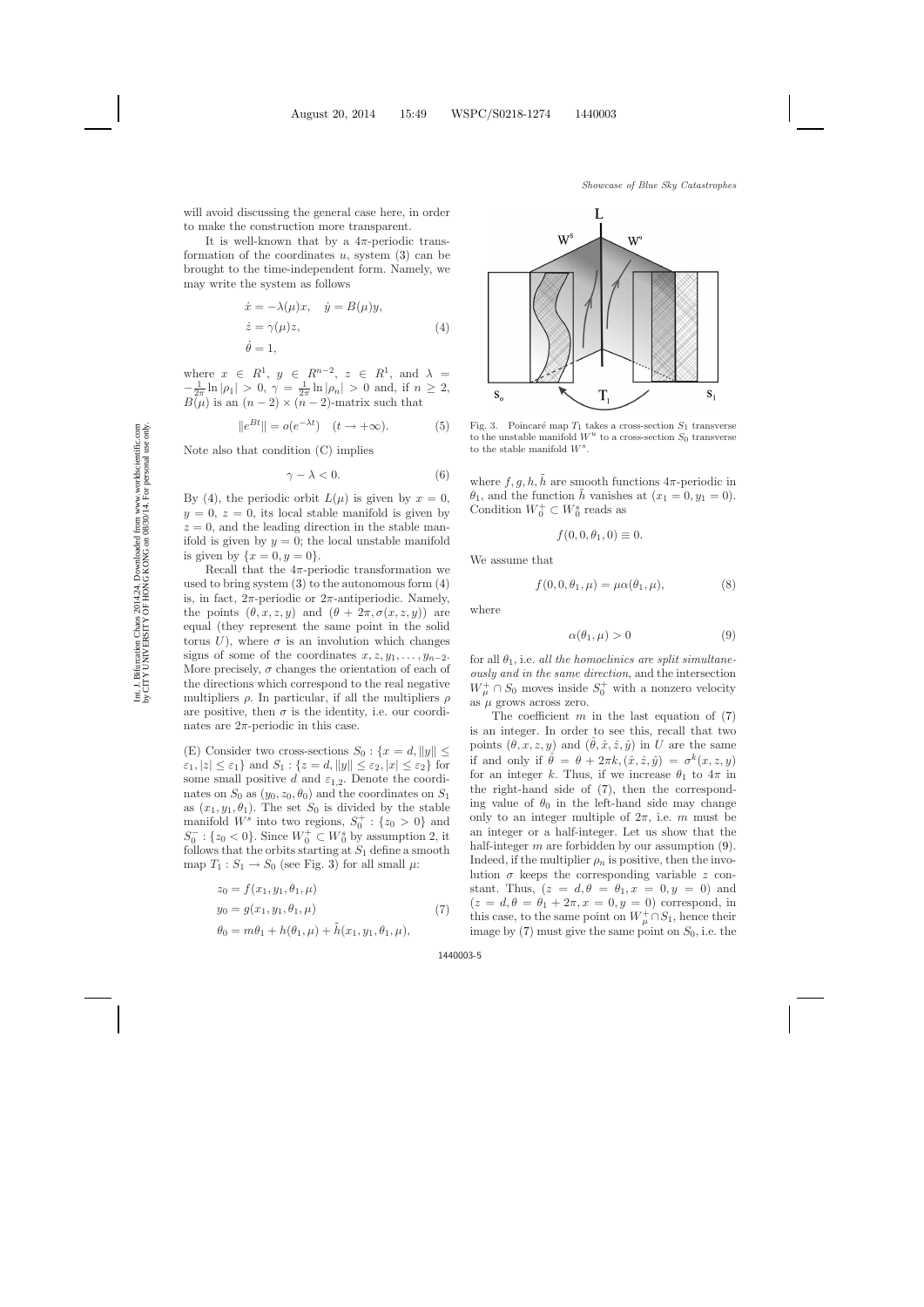corresponding values of  $\theta_0$  must differ on an integer multiple of  $2\pi$ , which means that m must be an integer. If  $\rho_n < 0$ , then  $\sigma$  changes the sign of z, i.e. if two values of  $\theta_0$  which correspond to the same point on  $S_0$  differ on  $2\pi k$ , the corresponding values of z differ to a factor of  $(-1)^k$ . Now, since the increase of  $\theta_1$  to  $4\pi$  leads to the increase of  $\theta_0$  to  $4\pi m$  in [\(7\)](#page-4-5), we find that  $f(0, 0, 4\pi, \mu) = (-1)^{2m} f(0, 0, 0, \mu)$  in the case  $\rho_n < 0$ . This implies that if m is a half-integer, then  $f(0, 0, \theta)$  must have zeros at any  $\mu$  and [\(9\)](#page-4-6) cannot be satisfied.

The number m determines the shape of  $W^+ \cap S_0$ . Namely, the equation of the curve  $W_0^+ \cap S_0$  is

$$
\theta_0 = m\theta_1 + h_1(\theta_1, 0),
$$
  $y_0 = g(0, 0, \theta_1, 0),$   $z_0 = 0,$ 

so  $|m|$  defines the homotopic type of this curve in  $S_0 \cap W_0^s$ , and the sign of m is responsible for the orientation. In the case  $n = 2$ , i.e. when the system is defined in  $R^3$ , the only possible case is  $m = 1$ . At  $n = 3$  (the system in  $R^4$ ) the curve  $W_0^+ \cap S_0$  lies in the two-dimensional intersection of  $W^s$  with  $S_0$ . This is either an annulus (if  $\rho_1 > 0$ ), or a Möbius strip (if  $\rho_1 < 0$ ). Since the smooth curve  $W_0^+ \cap$  $S_0$  cannot have self-intersections, it follows that the only possible cases are  $m = 0, \pm 1$  when  $W^s \cap S_0$ is a two-dimensional annulus and  $m = 0, \pm 1, \pm 2$ when  $W_0^+ \cap S_0$  is a Möbius strip. At large *n* (the system in  $R^5$  and higher) all integer values of m are possible.

Now we can formulate the main results of the paper.

**Theorem.** *Let conditions* (A)*–*(E) *hold. Consider a sufficiently small neighborhood* V *of the homoclinic*  $surface \Gamma = W_0^+ \cap L.$ 

<span id="page-5-0"></span>(1) If  $m = 0$  and, for all  $\theta$ ,

$$
\left| h'(\theta,0) - \frac{\alpha'(\theta,0)}{\gamma \alpha(\theta,0)} \right| < 1,\tag{10}
$$

*then a single stable periodic orbit*  $\mathcal{L}_{\mu}$  *is born as* Γ *splits. The orbit*  $\mathcal{L}_{\mu}$  *exists at all small*  $\mu > 0$ ; *its period and length tend to infinity as*  $\mu \rightarrow +0$ *. All orbits which stay in* V *for all positive times and which do not lie in the stable manifold of the saddle orbit*  $L_{\mu}$  *tend to*  $\mathcal{L}_{\mu}$ *.* 

<span id="page-5-1"></span>(2) If  $|m| = 1$  and, for all  $\theta$ ,

$$
1 + m\left[h'(\theta, 0) - \frac{\alpha'(\theta, 0)}{\gamma \alpha(\theta, 0)}\right] > 0, \qquad (11)
$$

*then a stable two-dimensional invariant torus*  $(at \t m = 1)$  *or a Klein bottle*  $(at \t m = -1)$  *is born as*  $\Gamma$  *splits. It exists at all small*  $\mu > 0$  *and attracts all the orbits which stay in* V *and which do not lie in the stable manifold of*  $L_\mu$ .

<span id="page-5-2"></span>(3) *If*  $|m| \geq 2$  *and, for all*  $\theta$ ,

$$
\left| m + h'(\theta, 0) - \frac{\alpha'(\theta, 0)}{\gamma \alpha(\theta, 0)} \right| > 1, \qquad (12)
$$

*then, for all small*  $\mu > 0$ *, the system has a hyperbolic attractor* (*a Smale–Williams solenoid*) *which is an* ω*-limit set for all orbits which stay in* V *and which do not lie in the stable manifold of*  $L_{\mu}$ *. The flow on the attractor is topologically conjugate to suspension over the inverse spectrum limit of a degree-*m *expanding map of a circle. At*  $\mu = 0$ , *the attractor degenerates into the homoclinic surface* Γ*.*

*Proof.* Solution of [\(4\)](#page-4-7) with the initial conditions  $(x_0 = d, y_0, z_0, \theta_0) \in S_0$  gives

$$
x(t) = e^{-\lambda t}d, \quad y(t) = e^{Bt}y_0,
$$
  

$$
z(t) = e^{\gamma t}z_0, \quad \theta(t) = \theta_0 + t.
$$

The flight time to  $S_1$  is found from the condition

$$
d=e^{\gamma t}z_0,
$$

which gives  $t = -\frac{1}{\gamma} \ln \frac{z_0}{d}$ . Thus the orbits in U define the map  $T_0: S_0^+ \to S_1$ :

$$
x_1 = d^{1-\nu} z_0^{\nu}, \quad y_1 = Q(z_0) y_0,
$$

$$
\theta_1 = \theta_0 - \frac{1}{\gamma} \ln \frac{z_0}{d}
$$

where  $\nu = \lambda/\gamma > 1$  and  $||Q(z_0)|| = o(z_0^{\nu})$  [see [\(5\)](#page-4-8) and [\(6\)](#page-4-0). By [\(7\)](#page-4-5), we may write the map  $T = T_0T_1$ on  $S_1$  as follows (we drop the index "1"):

$$
\overline{x} = d^{1-\nu} (\mu \alpha(\theta, \mu) + O(x, y))^{\nu},
$$
  
\n
$$
\overline{y} = Q(\mu \alpha + O(x, y))g(x, y, \theta, \mu),
$$
  
\n
$$
\overline{\theta} = m\theta + h(\theta, \mu)
$$
  
\n
$$
-\frac{1}{\gamma} \ln \left( \frac{\mu}{d} \alpha(\theta, \mu) + O(x, y) \right) + O(x, y).
$$

For every orbit which stays in  $V$ , its consecutive intersections with the cross-section  $S_1$  constitute an orbit of the diffeomorphism T. Since  $\nu > 1$ , the map  $T$  is contracting in  $x$  and  $y$ , and it is easy to see that all the orbits eventually enter a neighborhood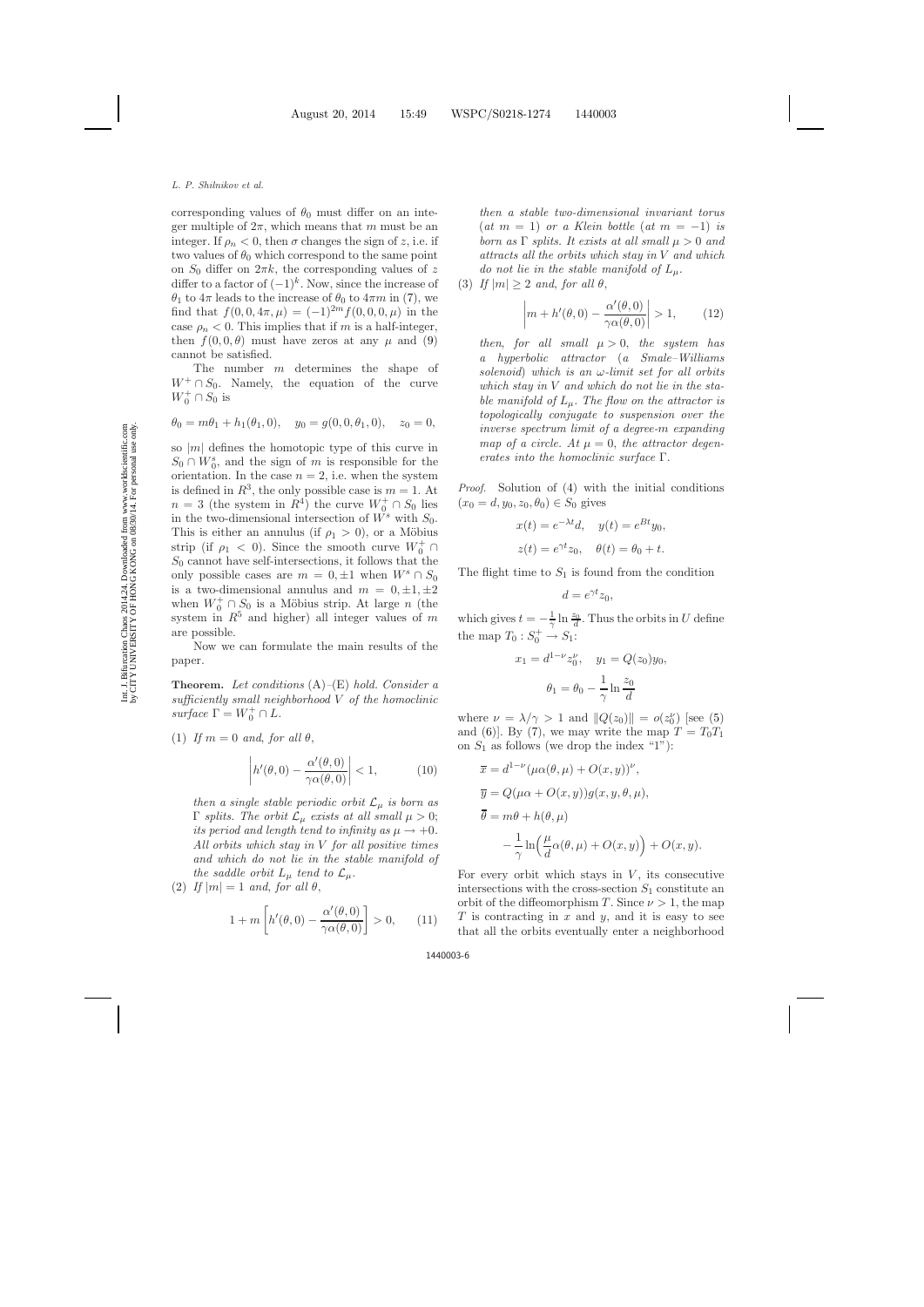of  $(x, y) = 0$  of size  $O(\mu^{\nu})$ . We therefore rescale the coordinates  $x$  and  $y$  as follows:

$$
x = d^{1-\nu} \mu^{\nu} X, \quad y = \mu^{\nu} Y.
$$

<span id="page-6-0"></span>The map  $T$  takes the form

$$
\overline{X} = \alpha(\theta, 0)^{\nu} + o(1),
$$
  
\n
$$
\overline{Y} = o(1),
$$
  
\n
$$
\overline{\theta} = \omega(\mu) + m\theta + h(\theta, 0)
$$
  
\n
$$
-\frac{1}{\gamma} \ln \alpha(\theta, 0) + o(1),
$$
\n(13)

where  $o(1)$  stands for terms which tend to zero as  $\mu \rightarrow +0$ , along with their first derivatives, and  $\omega(\mu) = \frac{1}{\gamma} \ln(\mu/d) \rightarrow \infty$  as  $\mu \rightarrow +0$ . Recall that  $\alpha > 0$  for all  $\theta$  and that  $\alpha$  and h are periodic in  $\theta$ .

It is immediately seen from [\(13\)](#page-6-0) that all orbits eventually enter an invariant solid torus  $\{x \alpha(\theta,0)^{\nu}$  |  $\lt K_{\mu}$ , ||y||  $\lt K_{\mu}$ } for appropriately chosen  $K_{\mu}, K_{\mu} \rightarrow 0$  as  $\mu \rightarrow +0$  (see Fig. [4\)](#page-6-1). Thus, there is an attractor in V for all small positive  $\mu$ , and it merges into  $\Gamma$  as  $\mu \to +0$ . Our theorem claims that the structure of the attractor depends on the value of m, so we now consider different cases separately.

If  $m = 0$  and [\(10\)](#page-5-0) holds, then map [\(13\)](#page-6-0) is, obviously, contracting at small  $\mu$ , hence it has a single stable fixed point. This fixed point corresponds to the sought periodic orbit  $A_\mu$ . Its period tends to infinity as  $\mu \rightarrow +0$ : the orbit intersects both the cross-sections  $S_0$  and  $S_1$ , and the flight time from  $S_0$  to  $S_1$  is of order  $\frac{1}{\gamma}$ |ln  $\mu$ |. The length of the orbit also tends to infinity, since the phase velocity never vanishes in  $V$ .

In the case  $m = \pm 1$  we prove the theorem by referring to the "annulus principle" of [\[Afraimovich & Shilnikov](#page-8-22), [1978](#page-8-22)]. Namely, consider a map

$$
\bar{r} = p(r, \theta), \quad \bar{\theta} = q(r, \theta)
$$

of a solid torus into itself (here  $\theta$  is the angular variable and  $r$  is the vector of normal variables). Let the map  $r \mapsto p(r, \theta)$  be a contraction for every fixed  $\theta$ , i.e.

$$
\left\|\frac{\partial p}{\partial r}\right\|_{\circ} < 1
$$

(where by  $\lVert \cdot \rVert_{\infty}$  we denote the supremum of the norm over the solid torus under consideration) and let the map  $\theta \mapsto q(r, \theta)$  be a diffeomorphism of a circle for every fixed r[. Then it is well-known \[](#page-8-22)Afraimovich  $\&$ Shilnikov, [1978](#page-8-22); [Shilnikov](#page-9-14) *et al.*, [2001](#page-9-14)] that if

$$
1 - \left\| \left( \frac{\partial q}{\partial \theta} \right)^{-1} \right\|_{\circ} \cdot \left\| \frac{\partial p}{\partial r} \right\|_{\circ}
$$
  
> 
$$
2 \sqrt{\left\| \left( \frac{\partial q}{\partial \theta} \right)^{-1} \right\|_{\circ} \cdot \left\| \frac{\partial q}{\partial r} \right\|_{\circ} \left\| \frac{\partial p}{\partial \theta} \left( \frac{\partial q}{\partial \theta} \right)^{-1} \right\|_{\circ}},
$$

then the map has a stable, smooth, closed invariant curve  $r = r^*(\theta)$  which attracts all orbits from the solid torus. These conditions are clearly sat-isfied by map [\(13\)](#page-6-0) at  $|m| = 1$  if [\(11\)](#page-5-1) is true (here  $r = (X, Y), p = (\alpha(\theta, 0)^{\nu} + o(1), o(1)), q =$  $\omega(\mu) + m\theta + h(\theta, 0) - \frac{1}{\gamma} \ln \alpha(\theta, 0) + o(1)$ . Thus, the map  $T$  has a closed invariant curve in this case. The restriction of  $T$  to the invariant curve preserves orientation if  $m = 1$ , while at  $m = -1$ , it is orientation-reversing. Therefore, this invariant



<span id="page-6-1"></span>Fig. 4. Case  $m = 0$ : the image of the solid torus is contractible to a point; case  $m = 1$ : contraction transverse to the longitude; case  $m = 2$ : the solid-torus is squeezed, doubly stretched and twisted within the original and so on, producing the solenoid in the limit.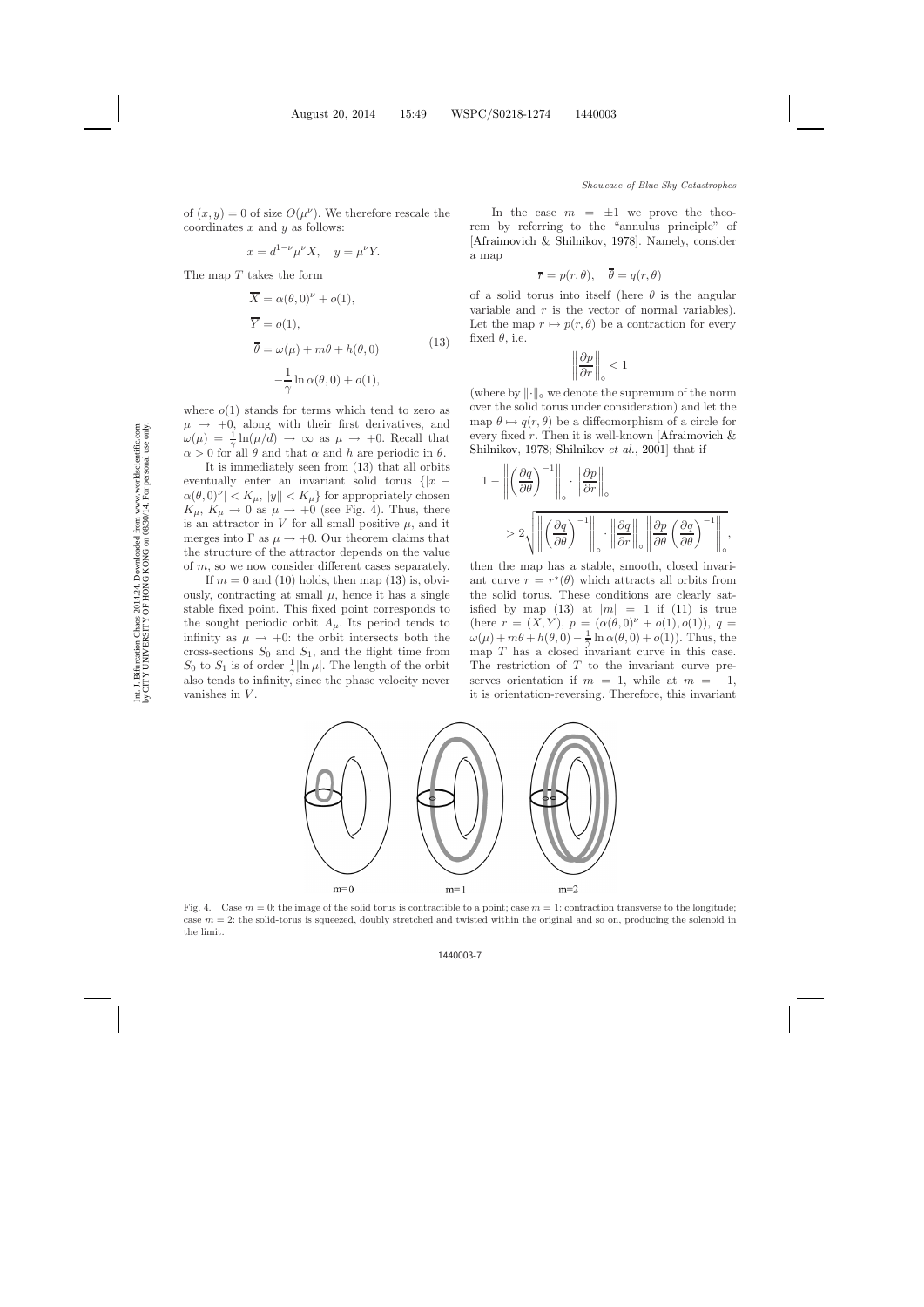#### *L. P. Shilnikov et al.*

curve on the cross-section corresponds to an invariant torus of the flow at  $m = 1$  or to a Klein bottle at  $m = -1$ .

It remains to prove the theorem for the case  $|m| \geq 2$ . The proof is based on the following result.

**Lemma.** *Consider a diffeomorphism*  $T : (r, \theta) \mapsto$  $(\bar{r}, \bar{\theta})$  *of a solid torus, where* 

$$
\overline{r} = p(r, \theta), \quad \overline{\theta} = m\theta + s(r, \theta) = q(r, \theta), \quad (14)
$$

<span id="page-7-4"></span><span id="page-7-1"></span><span id="page-7-0"></span>*where* s and p are periodic functions of  $\theta$ . Let  $|m| \geq$ 2, *and*

$$
\left\|\frac{\partial p}{\partial r}\right\|_{\circ} < 1,\tag{15}
$$

$$
\left(1 - \left\|\frac{\partial p}{\partial r}\right\|_{\circ}\right) \left(1 - \left\|\left(\frac{\partial q}{\partial \theta}\right)^{-1}\right\|_{\circ}\right)
$$

$$
> \left\|\frac{\partial p}{\partial \theta}\right\|_{\circ} \left\|\left(\frac{\partial q}{\partial \theta}\right)^{-1} \frac{\partial q}{\partial r}\right\|_{\circ} . \tag{16}
$$

*Then the map has a uniformly-hyperbolic attractor*, *a Smale–Williams solenoid*, *on which it is topologically conjugate to the inverse spectrum limit of*  $\bar{\theta} = m\theta$ , *a degree-m expanding map of the circle.* 

*Proof.* It follows from [\(15\)](#page-7-0) and [\(16\)](#page-7-0) that  $\left\| \left( \frac{\partial q}{\partial \theta} \right)^{-1} \right\|$ is uniformly bounded. Therefore,  $\theta$  is a uniquely defined smooth function of  $(\bar{\theta}, r)$ , so we may rewrite [\(14\)](#page-7-1) in the "cross-form"

$$
\bar{r} = p^{\times}(r, \bar{\theta}), \quad \theta = q^{\times}(r, \bar{\theta}), \tag{17}
$$

<span id="page-7-3"></span><span id="page-7-2"></span>where  $p^{\times}$  and  $q^{\times}$  are smooth functions. It is easy to see that conditions [\(15\)](#page-7-0) and [\(16\)](#page-7-0) imply

$$
\left\|\frac{\partial p^{\times}}{\partial r}\right\|_{\circ} < 1, \quad \left\|\frac{\partial q^{\times}}{\partial \overline{\theta}}\right\|_{\circ} < 1 \qquad (18)
$$

$$
\left(1 - \left\|\frac{\partial p^{\times}}{\partial r}\right\|_{\circ}\right) \left(1 - \left\|\frac{\partial q^{\times}}{\partial \theta}\right\|_{\circ}\right)
$$
\n
$$
\geq \left\|\frac{\partial p^{\times}}{\partial \overline{\theta}}\right\|_{\circ} \left\|\frac{\partial q^{\times}}{\partial r}\right\|_{\circ} . \tag{19}
$$

These inequalities imply the uniform hyperbolicity of the map  $T$  (note that  $(16)$  coincides with the hyperbolicity condition for the Poincaré map for the Lorenz attractor from [\[Afraimovich](#page-8-23) *et al.*, [1983\]](#page-8-23)). Indeed, it is enough to show that there exists  $L > 0$ such that the derivative  $T'$  of T takes every cone  $\|\Delta r\| \leq L \|\Delta \theta\|$  inside  $\|\Delta \bar{r}\| \leq L \|\Delta \bar{\theta}\|$  and is uniformly expanding in  $\theta$  in this cone, and that the inverse of T' takes every cone  $\|\Delta \bar{\theta}\| \leq L^{-1} \|\Delta \bar{r}\|$  inside  $\|\Delta\theta\| \leq L^{-1} \|\Delta r\|$  and is uniformly expanding in  $r$  in this cone. Let us check these properties. When  $\|\Delta r\| \leq L \|\Delta \theta\|$ , we find from [\(17\)](#page-7-2) that

$$
\|\Delta\theta\| \le \frac{\left\|\frac{\partial q^{\times}}{\partial \overline{\theta}}\right\|_{\circ}}{1 - L\left\|\frac{\partial q^{\times}}{\partial r}\right\|_{\circ}} \|\Delta\overline{\theta}\| \tag{20}
$$

and

$$
\|\Delta \overline{r}\| \le \left\{ \frac{L \left\| \frac{\partial p^{\times}}{\partial r} \right\|_{\circ} \left\| \frac{\partial q^{\times}}{\partial \overline{\theta}} \right\|_{\circ}}{1 - L \left\| \frac{\partial q^{\times}}{\partial r} \right\|_{\circ}} + \left\| \frac{\partial p^{\times}}{\partial \overline{\theta}} \right\|_{\circ} \right\} \|\Delta \overline{\theta}\|.
$$
\n(21)

Similarly, if  $\|\Delta \overline{\theta}\| \leq L^{-1} \|\Delta \overline{r}\|$ , we find from [\(17\)](#page-7-2) that

$$
\|\Delta \overline{r}\| \le \frac{\left\|\frac{\partial p^{\times}}{\partial r}\right\|_{\circ}}{1 - L^{-1} \left\|\frac{\partial p^{\times}}{\partial \overline{\theta}}\right\|_{\circ}} \|\Delta r\| \tag{22}
$$

and

$$
\|\Delta\theta\| \le \left\{ \frac{L^{-1} \left\| \frac{\partial q^{\times}}{\partial \overline{\theta}} \right\|_{\circ} \left\| \frac{\partial p^{\times}}{\partial r} \right\|_{\circ}}{1 - L^{-1} \left\| \frac{\partial p^{\times}}{\partial \overline{\theta}} \right\|_{\circ}} + \left\| \frac{\partial q^{\times}}{\partial r} \right\|_{\circ} \right\} \|\Delta r\|.
$$
\n(23)

Thus, we will prove hyperbolicity if we show that there exists L such that

$$
\left\|\frac{\partial q^\times}{\partial \overline{\theta}}\right\|_\circ < 1 - L \left\|\frac{\partial q^\times}{\partial r}\right\|_\circ
$$

and

$$
\left\|\frac{\partial p^{\times}}{\partial r}\right\|_{\circ} < 1 - L^{-1} \left\|\frac{\partial p^{\times}}{\partial \overline{\theta}}\right\|_{\circ}.
$$

These conditions are solved by any L such that

$$
\frac{\left\|\frac{\partial p^{\times}}{\partial \overline{\theta}}\right\|_{\circ}}{1 - \left\|\frac{\partial p^{\times}}{\partial r}\right\|_{\circ}} < L < \frac{1 - \left\|\frac{\partial q^{\times}}{\partial \overline{\theta}}\right\|_{\circ}}{\left\|\frac{\partial q^{\times}}{\partial r}\right\|_{\circ}}.
$$

It remains to note that such L exist indeed when  $(18)$  and  $(19)$  are satisfied.

We have proved that the attractor A of the map T is uniformly hyperbolic. Such attractors are structurally stable, so  $T|_A$  is topologically conjugate to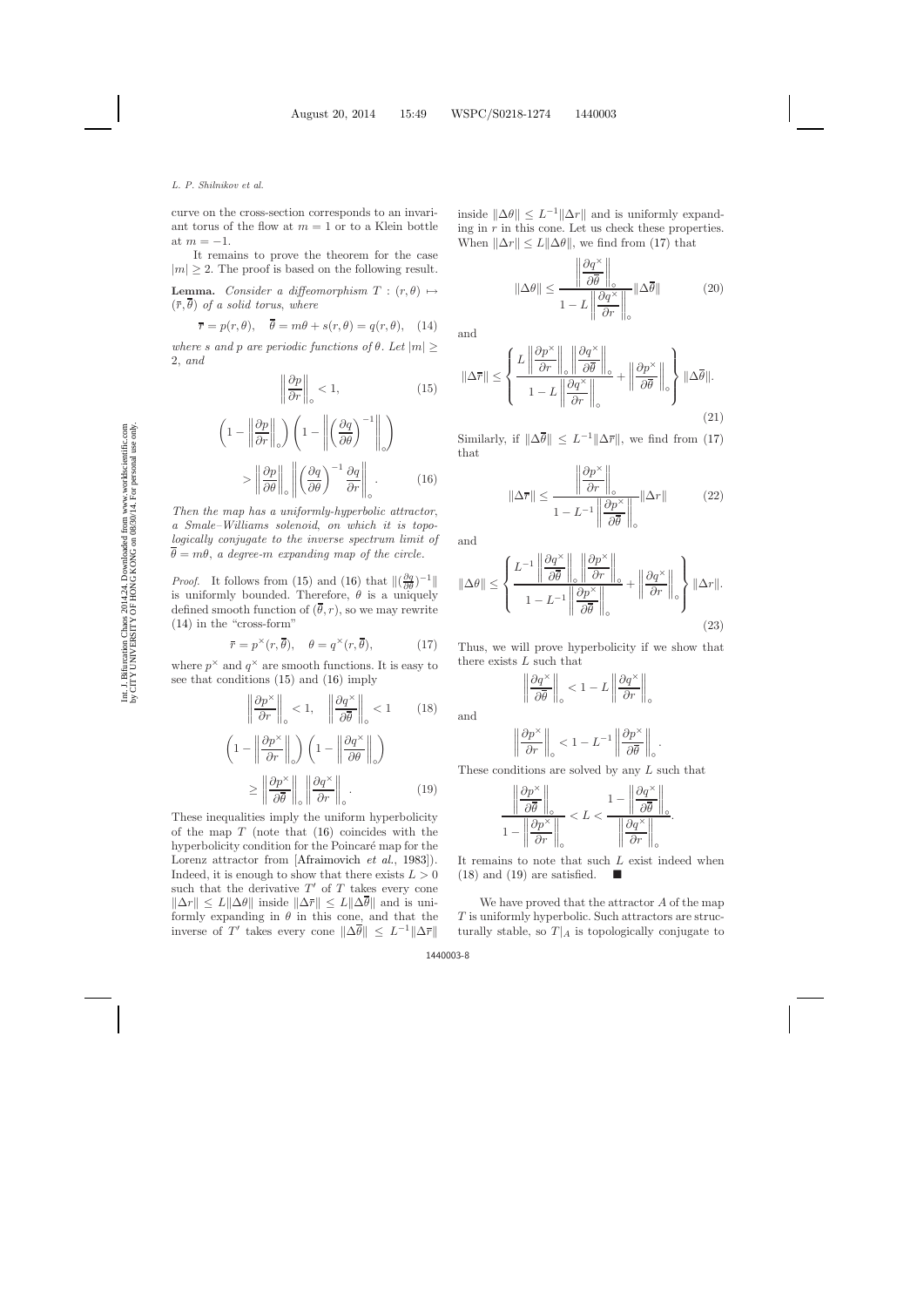the restriction to the attractor of any diffeomorphism which can be obtained by a continuous deformation of the map  $T$  without violation of conditions [\(15\)](#page-7-4) and [\(16\)](#page-7-4). An obvious example of such a diffeomorphism is given by the map

$$
\bar{r} = p(\delta r, \theta), \quad \bar{\theta} = q(\delta r, \theta) \tag{24}
$$

<span id="page-8-24"></span>for any  $0 < \delta \leq 1$ . Fix small  $\delta > 0$  and consider a family of maps

$$
\bar{r} = p(\delta r, \theta), \quad \bar{\theta} = q(\varepsilon r, \theta),
$$

where  $\varepsilon$  runs from  $\delta$  to zero. When  $\delta$  is sufficiently small, every map in this family is a diffeomorphism (otherwise we would get that the curve  ${\overline{r}} = p(0, \theta), \overline{\theta} = q(0, \theta)$  would have points of selfintersection, which is impossible since this curve is the image of the circle  $r = 0$  by the diffeomorphism T), and each satisfies inequalities  $(15)$  and  $(16)$ . This family is a continuous deformation of map [\(24\)](#page-8-24) to the map

$$
\overline{r} = p(\delta r, \theta), \quad \overline{\theta} = q(0, \theta) = m\theta + s(0, \theta). \quad (25)
$$

<span id="page-8-25"></span>Thus, we find that  $T|_A$  is topologically conjugate to the restriction of diffeomorphism [\(25\)](#page-8-25) to its attractor. It remains to note that map [\(25\)](#page-8-25) is a skewproduct map of the solid torus, which contracts along the fibers  $\theta = \text{const}$  and, in the base, it is an expanding degree- $m$  map of a circle. By definition, the attractor of such map is the sought Smale– Williams solenoid [\[Smale](#page-9-11), [1967](#page-9-11); [Williams](#page-9-12), [1974](#page-9-12)]. This completes the proof of the lemma.

Now, in order to finish the proof of the theorem, just note that map [\(13\)](#page-6-0) satisfies the conditions of the lemma when [\(12\)](#page-5-2) is fulfilled.

# **Acknowledgment**

This work was in part supported by NSF DMS-1009591 and RFFI 11-01-00001 (to A. Shilnikov), and the Royal Society Grant "Homoclinic bifurcations" (to D. Turaev).

## <span id="page-8-0"></span>**References**

- <span id="page-8-5"></span>Abraham, R. H. [1985] *Catastrophes*, *Intermittency*, *and Noise in Chaos*, *Fractals*, *and Dynamics*, Lecture Notes in Pure and Applied Mathematics, Vol. 98, pp. 3–22.
- <span id="page-8-11"></span>Afraimovich, V. S. & Shilnikov, L. P. [1974a] "On small periodic perturbations of autonomous systems," *Sov. Math. Dokl.* **15**, 206–211.
- <span id="page-8-12"></span>Afraimovich, V. S. & Shilnikov, L. P. [1974b] "On some global bifurcations connected with the disappearance

of a fixed point of saddle-node type," *Sov. Math. Dokl.* **15**, 1761–1765.

- <span id="page-8-22"></span><span id="page-8-13"></span>Afraimovich, V. S. & Shilnikov, L. P. [1978] "The annulus principle and problems of interaction between two self-oscillating systems," *J. Appl. Math. Mech.* **41**, 632–641.
- <span id="page-8-8"></span>Afraimovich, V. S. & Shilnikov, L. P. [1982] "On bifurcation of codimension-one, leading to the appearance of a countable set of tori," *Sov. Math. Dokl.* **25**, 101–105.
- <span id="page-8-23"></span>Afraimovich, V. S., Bykov, V. V. & Shilnikov, L. P. [1983] "On attracting structurally unstable limit sets of Lorenz attractor type," *Trans. Moscow Math. Soc.* **44**, 153–216.
- <span id="page-8-14"></span>Afraimovich, V. S. & Shilnikov, L. P. [1991] *Invariant Two-Dimensional Tori, Their Breakdown and Stochasticity*, American Mathematical Society Translations, Vol. 149, pp. 201–211.
- <span id="page-8-20"></span><span id="page-8-1"></span>Andronov, A. A. & Leontovich, E. A. [1937] "Some cases of dependence of limit cycles on a parameter," *Uchenye zapiski Gorkovskogo Universiteta* (*Research Notes of Gorky University*) **6**, 3–24.
- <span id="page-8-21"></span><span id="page-8-2"></span>Andronov, A. A., Leontovich, E. A., Gordon, I. E. & Maier, A. G. [1971] *The Theory of Bifurcations of Dynamical Systems on a Plane* (Wiley, NY).
- <span id="page-8-18"></span>Belykh, I. V. & Shilnikov, A. L. [2008] "When weak inhibition synchronizes strongly desynchronizing networks of bursting neurons," *Phys. Rev. Lett.* **101**, 078102.
- <span id="page-8-19"></span>Belykh, I., Jalil, S. & Shilnikov, A. L. [2010] "Burstduration mechanism of in-phase bursting in inhibitory networks," *Regul. Chaot. Dyn.* **15**, 148–160.
- <span id="page-8-6"></span>Fuller, F. [1967] "An index of fixed point type for periodic orbits," *Amer. J. Math.* **89**, 133–148.
- <span id="page-8-16"></span>Gavrilov, N. K. & Shilnikov, A. L. [2000] *Example of a Blue Sky Catastrophe*, American Mathematical Society Translations, Series II, Vol. 200, pp. 99–105.
- <span id="page-8-17"></span>Glyzin, S. D., Kolesov, A. Yu. & Rozov, N. Kh. [2008] "Blue sky catastrophe in relaxation systems with one fast and two slow variables," *Diff. Eqs.* **44**, 161–175.
- <span id="page-8-10"></span>Ilyashenko, Y. & Li, W. [1999] *Nonlocal Bifurcations*, Math. Surveys and Monographs, Vol. 66 (AMS).
- <span id="page-8-9"></span>Li, W. & Zhang, Z. F. [1991] "The blue sky catastrophe on closed surfaces," *Adv. Series Dyn. Syst.* **9**, 316– 332.
- <span id="page-8-7"></span>Medvedev, V. S. [1982] "On a new type of bifurcations on manifolds," *Math. USSR Sb.* **41**, 403–407.
- <span id="page-8-15"></span>Newhouse, S., Palis, J. & Takens, F. [1983] "Bifurcations and stability of families of diffeomorphisms," *Publ. Math. IHES* **57**, 5–71.
- <span id="page-8-3"></span>Palis, J. & Pugh, Ch. [1975] "Fifty problems in dynamical systems," *Dynamical Systems*, Warwick, 1974, Springer Lecture Notes, Vol. 468.
- <span id="page-8-4"></span>Shilnikov, L. P. [1963] "Some cases of generation of periodic motion from singular trajectories," *Math. USSR Sb.* **61**, 443–466.